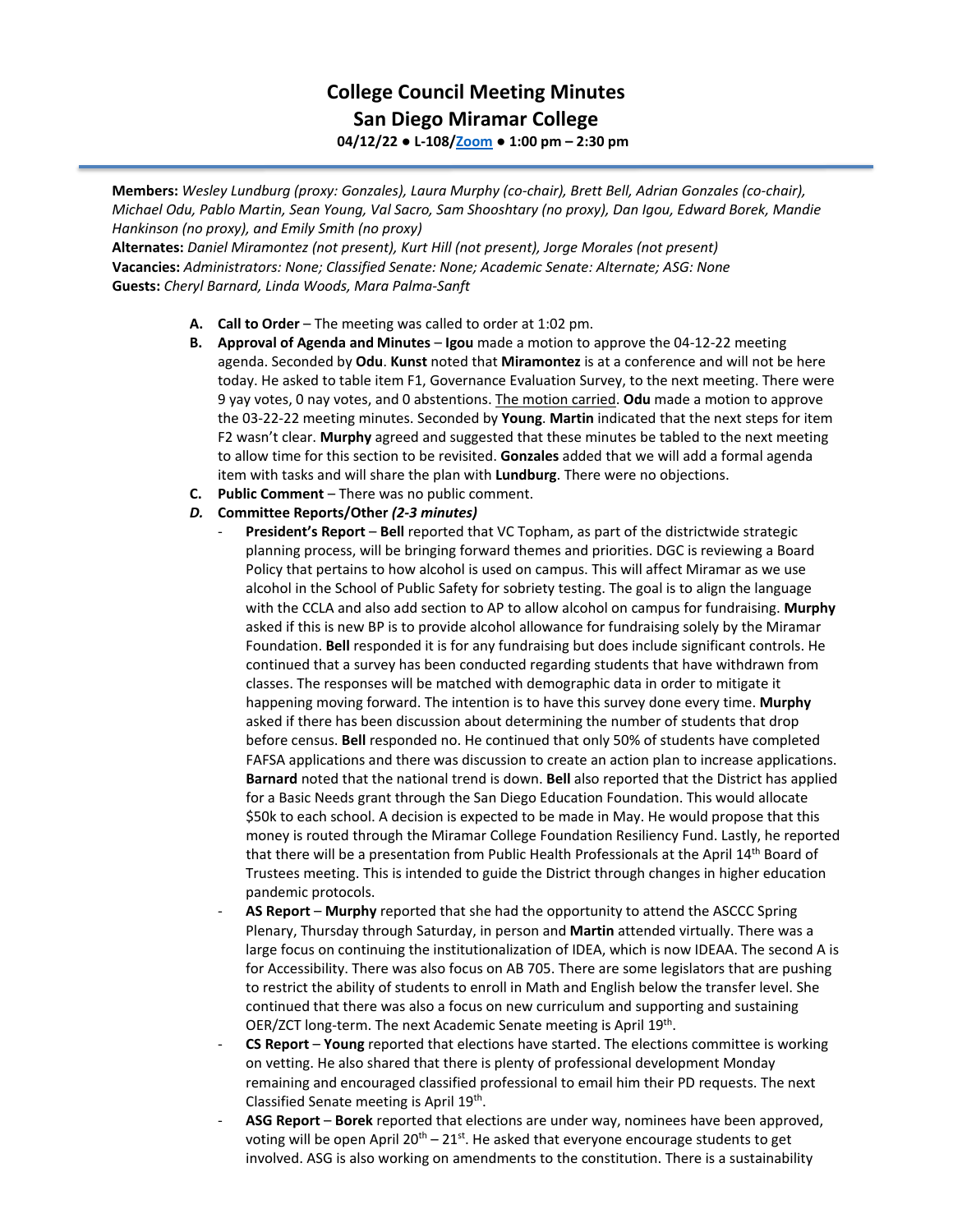event on April 20<sup>th</sup> from 12 – 2pm; a career center event on May 4<sup>th</sup> and an ASC event on May 11th. **Borek** also stated that a student received a warning for charging their vehicle in an EVC space because they didn't have a staff permit. This shouldn't apply to EVC charging spaces because it doesn't specify that it is for "staff only." **Barnard** and **Bell** will follow up. - **Other** – There were no other reports.

**E. Old Business:**

| Item                                                                                                                                                                     | <b>Initiator</b>           |
|--------------------------------------------------------------------------------------------------------------------------------------------------------------------------|----------------------------|
| Accreditation (Standing item) - Palma-Sanft reminded everyone that first drafts are due tomorrow,<br>Wednesday, April 13 <sup>th</sup> and there has been good progress. | Miramontez/<br>Palma-Sanft |

## **F. New Business:**

| #              | Item                                                                                                                                                                                                                   | Initiator  |
|----------------|------------------------------------------------------------------------------------------------------------------------------------------------------------------------------------------------------------------------|------------|
| 1              | Governance Evaluation Survey (attachment) - This item was tabled to the April 26 <sup>th</sup> meeting.                                                                                                                | Miramontez |
| $\overline{2}$ | Follow up on HEERF Open Forum - Murphy stated that this was on the last Academic Senate meeting. The RFF                                                                                                               | Lundburg/  |
|                | closed March 25 <sup>th</sup> and the AS is just waiting on the spreadsheet. She anticipates this will be on the next                                                                                                  | Murphy     |
|                | agenda. She heard lots of creative ways to support students at the ASCCC and wants to make sure we are                                                                                                                 |            |
|                | doing everything we can within the laws to support all students, instead of finding reasons why we can't. Bell                                                                                                         |            |
|                | stated that we received 1.8M of requests; all were pretty standard. After a preliminary review, he saw nothing                                                                                                         |            |
|                | out of line. The biggest issue will be completing purchases in the next two months or they spill over into the                                                                                                         |            |
|                | following year. Some requests are complicated and may take longer. He will recommend a strategy to move                                                                                                                |            |
|                | requests that are easier to complete forward and stage the others. Gonzales stated there is a remodel                                                                                                                  |            |
|                | webinar being hosted by the state, which has bubbled up because many colleges were asking the same                                                                                                                     |            |
|                | questions. He will share the information for those interested. Murphy asked if there was 1M in the HEERF II                                                                                                            |            |
|                | institutional pot. Bell responded that there is 2M. Murphy asked what she can tell faculty to expect, and                                                                                                              |            |
|                | when the next round of RFF will occur. Bell responded that we will continue discussing and encouraged                                                                                                                  |            |
|                | individuals that had ongoing requests to work with their managers to fill requests with resources that have                                                                                                            |            |
|                | been set aside. We will incorporate those funds with another round of RFFs and discuss with managers and                                                                                                               |            |
|                | VPs. Murphy suggested an info/FAQ sheet to provide an overview of what can be funded with the different<br>HEERF monies. Bell responded that it would be too complicated because there are lots of if/then statements. |            |
|                | Odu stated that faculty should work with their Deans, and copy him to ensure consistent application of HEERF                                                                                                           |            |
|                | between the schools. Gonzales recommended another training for managers since there has been lots of                                                                                                                   |            |
|                | changes. He also added that we have expended HEERF I, II, and III student direct aid; there is about \$40k left.                                                                                                       |            |
|                | We could use some of the institutional portion of HEERF III in fall, if we want to. Borek stated that the student                                                                                                      |            |
|                | perception is that HEERF should help them afford books, food, rent, childcare, etc. so they can stay in school                                                                                                         |            |
|                | and on-track. Odu suggested a HEERF open forum for students. Gonzales responded that he can talk with his                                                                                                              |            |
|                | team about a student forum at the end of semester or beginning of next semester. Borek felt that we should                                                                                                             |            |
|                | meet students where they are; a survey may be better.                                                                                                                                                                  |            |
| 3              | Committee Membership Tracking - Martin felt that there are lots of committees, task forces, workgroups and                                                                                                             | Martin     |
|                | an enormous amount of asks. His perception is that it is likely a lot more than before. It would be nice, not for                                                                                                      |            |
|                | the sake of making more work but to reduce work and actually get work done, to identify all these asks and                                                                                                             |            |
|                | streamline them by combining or eliminating some. This could also tie in with the web content; there should                                                                                                            |            |
|                | be a webpage that any leader can add and edit what the needs are. He gave an example of the SEP                                                                                                                        |            |
|                | workgroups. This came up at ConC and so he brought it forward. The big ask is what do we do here; how do                                                                                                               |            |
|                | we track all of the needs; who is responsible. These are more long-term questions but for now, he suggested                                                                                                            |            |
|                | we start by listing out all committees and workgroups. Murphy reminded the group that there was a 3-year                                                                                                               |            |
|                | long process with the help of the Collegiality in Action (CIA) facilitators to evaluate workload and structure of                                                                                                      |            |
|                | all governance committees on campus and that the college reduced the numbers of committees from what<br>we had before this effort. She also stated that the formation of workgroups or taskforces is merely a short-   |            |
|                | term option for any governance committee to perform the work that they are assigned. However, many                                                                                                                     |            |
|                | committees don't seem to do the work under their charge, and if people don't step up, it won't get done. She                                                                                                           |            |
|                | also reminded the group that all of the governance and Academic Senate standing committees can be found                                                                                                                |            |
|                | in the College Governance Handbook, and that the district has a handbook for district committees,                                                                                                                      |            |
|                | acknowledging that we don't have a complete list of operational committees Gonzales added that this is a                                                                                                               |            |
|                | valid point. We should start with the College Governance Handbook since it lists all the participatory                                                                                                                 |            |
|                | governance committees. He also explained that the CIA team wanted to list the operational and district                                                                                                                 |            |